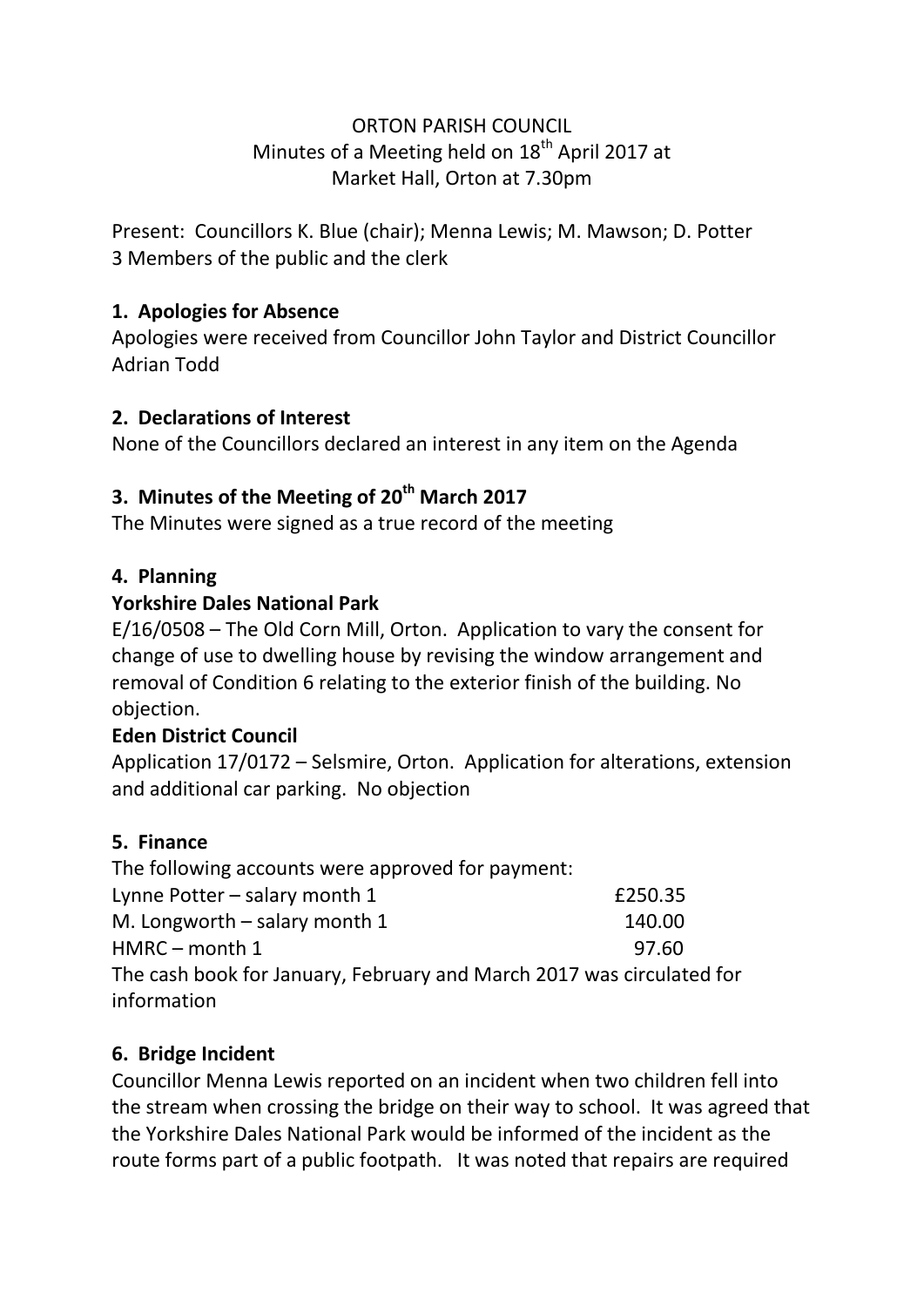to the handrail and this could be done by the Parish Council if the YDNPA agreed to this.

# **7. Defibrillator**

The Clerk reported on the current position. It was noted that the parish council's insurers recommended using the services of the Community Heartbeat Trust, as they are experts in this field. The Trust had already "adopted" the redundant phone kiosk in the village from BT, and was willing for this to be used to house the equipment. The Hosting Agreement used by the Trust had been circulated for approval and appeared to be straightforward. There would be a charge for installation (about £200), and possibly a nominal charge for the use of electricity. It was agreed to go ahead with the Trust and that the Clerk would put this in hand.

# **8. 106 Bus Service**

Wendy Higgins reported to the meeting on the current use of the service and the numbers using it for visits to family members, the doctor, hospital etc. She explained the route taken, and outlined the present funding of the service. There was currently only enough money to maintain the service until January. All of the parish councils along the route had been approached for a donation and previously all had contributed. The chair thanked Mrs. Higgins for her presentation and the meeting agreed to donate £500 to the 106 Bus Partnership.

### **9. Correspondence Received.**

YDNPA Parish Forum. It was agreed that 3 councillors and the clerk would attend the meeting on  $8<sup>th</sup>$  May at 7.00pm

It was agreed to support the Farmer's Flood Group.

Training events organised by CALC were considered and Councillor Kyle Blue will attend the training on Common Land.

It was noted that the Council's insurers now require a weekly visual inspection of the play area and it was agreed that a suitable person would be identified to carry out this task.

The YDNPA have agreed to look at the ten most poorly maintained paths in the parish, and the councillors will advise the Clerk on routes most in need of attention.

# **10. Public Participation**

Councillor Mark Mawson reported on the recent inspection of the fire hydrants in the parish and concerns were expressed about the adequacy of the water